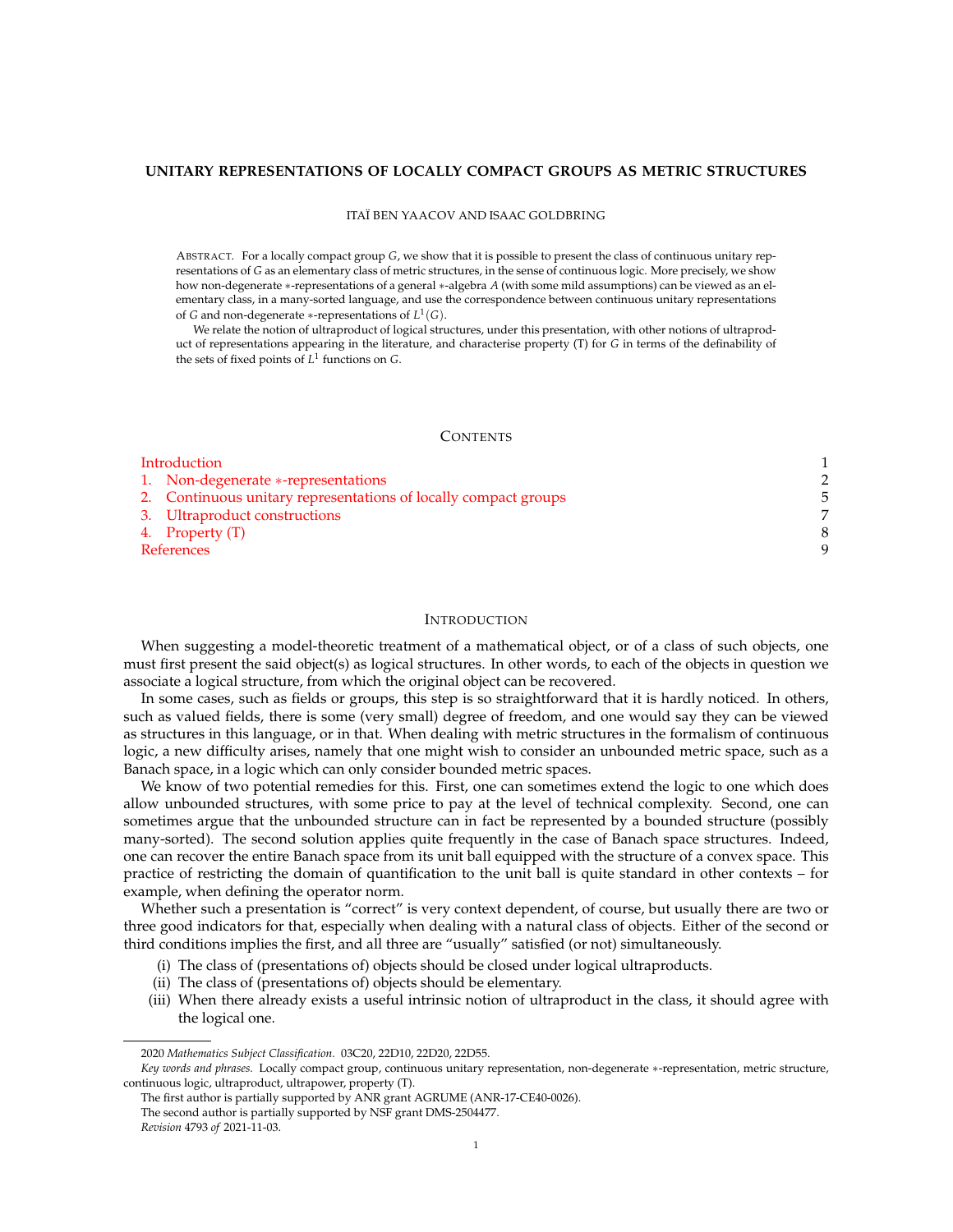The unit ball of a Banach space is a good example of the positive case, where the intrinsic ultraproduct of Banach spaces (Dacunha-Castelle and Krivine [DK72]) coincides with the logical ultraproduct of their unit balls.

A failure of a logical presentation to satisfy these criteria often comes in one of two flavours, which we refer to as *missing points* and *extraneous points*, respectively. As an example, let us consider two natural yet misguided attempts to represent the class of continuous unitary representations of a fixed non-discrete topological group *G*.

- *•* A first naïve approach would be to consider the structure consisting of the unit ball of a Hilbert space, together with a function symbol for the action of each  $g \in G$ . While the map  $g \mapsto g \xi$  is continuous (at  $1 \in G$ ) for each  $\zeta$  in the structure, the family of such maps is not necessarily equicontinuous, and a logical ultrapower may well contain  $\zeta$  such that  $g \mapsto g\zeta$  is not continuous at all. This is an "extraneous point" (one kind of non-logical ultraproduct of continuous representations is defined exactly by excluding such points from the Banach space ultraproduct).
- A next attempt might be to consider, for each modulus of continuity at 1, the sort of all  $\zeta$  in the unit ball such that  $g \mapsto g\zeta$  satisfies that modulus of continuity. In such a structure, associated to a continuous representation, *G* acts continuously, and even equicontinuously, on each sort, and this is preserved by ultraproducts.

However, such a structure must also satisfy a subtler condition. Say *A* and *B* are two moduli of continuity, with *B* stronger than *A*. Then the associated sorts must satisfy an inclusion relation  $S_B \subseteq S_A$ . Moreover, any point of  $S_A$  that happens to satisfy the modulus *B* must belong to  $S_B$  – and this property need not be preserved under ultraproducts. If this fails, then we may say that the sort  $S_B$  is "missing" some points.

In the case of a locally compact *G* we propose a solution, by splitting the representation into sorts not by moduli of continuity, but as images of the action of  $L^1(G)$ . The resulting structure may be presented most elegantly as a non-degenerate representation of the  $*$ -algebra  $L^1(G)$ . We therefore begin with a general discussion of the presentation of non-degenerate representations of  $*$ -algebras as logical structures in Section 1. How this specialises to representations of a locally compact *G* is discussed in Section 2 (this is fairly standard and mostly included for the sake of completeness). In Section 3 we put the notion of ultraproduct associated with out logical structures in the context of notions of ultraproduct of unitary representations existing in the literature. Finally, in Section 4 we give a model-theoretic characterisation of Kazhdan's property (T) in *G* in terms of definability of the set(s) of fixed points in the associated structure.

#### 1. NON-DEGENERATE \*-REPRESENTATIONS

Throughout, by an *algebra* we mean a complex algebra, i.e., a ring *A*, not necessarily commutative or unital, that is also a complex vector space, satisfying  $\alpha(ab) = (\alpha a)b = a(\alpha b)$  for all  $a, b \in A$  and  $\alpha \in C$ . An algebra equipped with a semi-linear involution  $*$  satisfying  $(ab)^* = b^*a^*$  is a  $*$ *-algebra*. An algebra equipped with a norm satisfying  $\|ab\| \le \|a\| \|b\|$  is a *normed algebra*, and a *Banach algebra* if it is complete. If it is both a normed (Banach) algebra and a  $*$ -algebra, and  $||a^*|| = ||a||$ , then it is a *normed (Banach)*  $*$ -algebra. A *C* $*$ -algebra is a Banach \*-algebra in which  $\|aa^*\| = \|a\|^2$ .

A *morphism* of normed algebras is a bounded linear map that respects multiplication, and a \*-*morphism* of normed \*-algebras is a normed algebra morphism that respects the involution. A \*-*representation* of a \*-algebra *A* in a Hilbert space *E* is a  $*$ -morphism  $\pi: A \rightarrow B(E)$ .

**Fact 1.1.** Let A be a Banach  $*$ -algebra and B a C<sup>\*</sup>-algebra. Then any  $*$ -morphism  $\varphi: A \to B$  is contractive. In particular, *any* ⇤*-representation of a Banach* ⇤*-algebra is contractive.*

*Proof.* See Folland [Fol95, Proposition 1.24(b)]. The hypothesis that *B* is unital is superfluous by [Fol95, Proposition 1.27].  $\blacksquare$ 

Given a Banach \*-algebra *A*, a \*-representation of *A* can be naturally viewed as a single-sorted metric structure. Indeed, all we need to do is take the unit ball of a Hilbert space *E*, and for each  $a \in A$  of norm at most one, name the operator  $\pi(a)$  in the language. The class of all such structures is elementary, defined by universal axioms (modulo the axioms for a unit ball of a Banach space), and if *A* is separable, then by choosing a dense sub-family of *A* the language can be made countable.

This is a little too easy, and falls short of what we want to achieve. When *A* is unital, it would be natural to add the requirement that  $\pi(1) = id$ . In the general case, this requirement can be replaced with non-degeneracy (see for example [CCS04, Section 4]).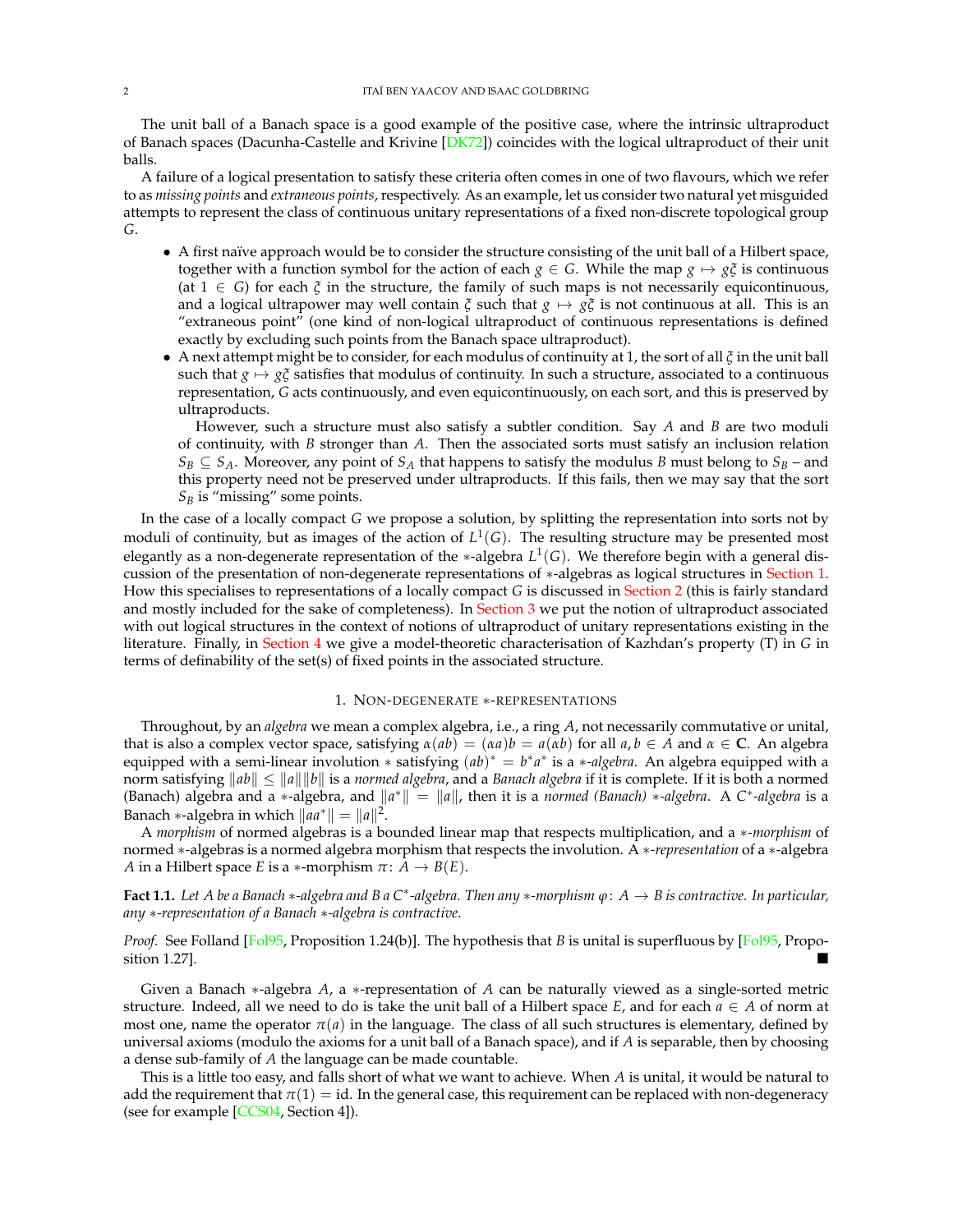**Definition 1.2.** Let *A* be a Banach algebra and let  $\pi$ :  $A \rightarrow B(E)$  be a  $*$ -representation. The *non-degenerate part* of the representation, let us call it  $E^{\pi}$ , is the closed subspace generated by all  $\pi(a)\xi$  for  $a \in A$  and  $\xi \in E$ . If  $E^{\pi} = E$ , then  $\pi$  is *non-degenerate*.

**Fact 1.3.** Let  $\pi: A \rightarrow B(E)$  be a  $*$ -representation of a Banach  $*$ -algebra A, and let  $\xi \in E$ .

- (i) We have  $\xi \perp E^{\pi}$  if and only if  $\pi(a)\xi = 0$  for every  $a \in A$ . In particular, the \*-representation restricts to a *non-degenerate one on*  $E^{\pi}$ *.*
- (ii) Assume that  $(e_\alpha)$  *is a left approximate unit for A. Then*  $\xi \in E^\pi$  *if and only if*  $\pi(e_\alpha)\xi \to \xi$ *. Equivalently (given the first item), for any*  $\xi \in E$ , the sequence  $\pi(e_{\alpha})\xi$  converges to the orthogonal projection of  $\xi$  to  $E^{\pi}$ .

*Proof.* The first item follows from the identity  $\langle \xi, \pi(a)\zeta \rangle = \langle \pi(a^*)\xi, \zeta \rangle$ . For the second, if  $\pi(e_{\alpha})\xi \to \zeta$ , then  $\zeta \in E^{\pi}$  by definition. For the converse, we may assume that  $\zeta$  is of the form  $\pi(a)\zeta$ . Then, by Fact 1.1:

$$
\|\pi(e_{\alpha})\xi-\xi\|=\|\pi(e_{\alpha}a)\zeta-\pi(a)\zeta\|\leq \|e_{\alpha}a-a\|\|\zeta\|\to 0.
$$

If *A* does not have a unit, then the class of non-degenerate \*-representations of *A*, presented naïvely as above, need not be elementary, so something better needs to be done. The problem is that we cannot express an infinite disjunction such as "there exists  $a \in A$  such that  $\zeta$  is close to the image of  $\pi(a)$ ". We solve this by using a many-sorted language: for each  $a \in A$  we shall have a sort  $S_a$ , consisting of the closure of the image of the unit ball under  $\pi(a)$ , and all that is left is to express the interactions between these sorts.

In what follows, by a *symmetric convex space*, we mean a complete convex subset of a Banach space closed under opposite. Following [Ben09], a (bounded) symmetric convex space will be considered as a metric structure in the language  $\{0, -\frac{x+y}{2}\}$ , where  $-$  is the unary opposite operation and  $\frac{x+y}{2}$  is the binary average operation. If *E* is a real Banach space and  $C \subseteq E$  is a symmetric convex set that generates a dense subset of *E*, then *E* can be recovered from *C*. Linear maps can be recovered using the following easy result.

**Lemma 1.4.** Let E and F be real normed spaces,  $C \subseteq E$  a symmetric convex generating subset. Assume that  $f: C \to F$ *is bounded in the sense that*  $||f(x)|| < \alpha ||x||$  *for some*  $\alpha \in \mathbf{R}$ *. Then the following are equivalent:* 

- (i) *The map f respects the convex structure:*  $f(0) = 0$  *and*  $f(\frac{x+y}{2}) = \frac{f(x)+f(y)}{2}$ .
- (ii) *The map f is additive:*  $f(x + y) = f(x) + f(y)$  *whenever*  $\overline{x}, \overline{y}, \overline{x} + \overline{y} \in \mathbb{C}$ .
- (iii) *The map f extends to a linear bounded map*  $E \to F$ .

*Proof.* (i)  $\implies$  (ii). For  $x \in C$  we have  $f(x/2) = f(\frac{x+0}{2}) = \frac{f(x)+0}{2} = f(x)/2$ . Therefore, if  $x, y, x + y \in C$ , then

$$
f(x + y) = 2f\left(\frac{x+y}{2}\right) = 2\frac{f(x) + f(y)}{2} = f(x) + f(y).
$$

(ii)  $\implies$  (iii). If *f* is additive on *C*, then it extends to an additive map  $E \to F$ . Such a map is necessarily **Q**-linear and bounded with the same constant  $\alpha$ , so it is **R**-linear.

 $(iii) \Longrightarrow (i)$ . Immediate.

**Definition 1.5.** Let *A* be a Banach  $*$ -algebra, and  $\pi: A \to B(E)$  a non-degenerate  $*$ -representation. We associate to it a multi-sorted structure  $M = M(E, \pi)$  constructed as follows.

- For each *a*  $\in$  *A*, *M* admits a sort *S<sub>a</sub>* =  $\overline{\pi(a)}E_{\leq 1}$ , where  $E_{\leq 1}$  denotes the unit ball of *E*.
- *•* Each sort is equipped with the structure of a symmetric convex space, as well as with a symbol for multiplication by *i*.
- For any  $a, b \in A$ , we name the restriction to  $S_a \times S_b$  of the real part of the inner product:  $[\xi, \zeta] =$  $Re\langle \xi, \zeta \rangle$ . Since one such predicate exists for each pair of sorts, we may sometimes write  $[\cdot, \cdot]_{a,b}$ .
- For any *a*, *b*  $\in$  *A*, the map  $\pi(a)$ :  $S_b \rightarrow S_{ab}$  is named by a function symbol  $\pi_a$ .

All the symbols are bounded and uniformly continuous in a manner that does not depend on the choice of  $(E, \pi)$ , so these can all be viewed as structures in a common language, call it  $\mathcal{L}^A$ . Of course, the same construction applies even if  $(E, \pi)$  has a degenerate part, but this degenerate part will not be reflected in any way in the structure  $M(E, \pi)$ .

We define  $T^A$  to be the theory consisting of the following axiom schemes that we explain shortly. All the axioms are either stated in continuous logic, or can easily be. Axioms (Conv) to (Complex) are universal, with implicit universal quantifiers.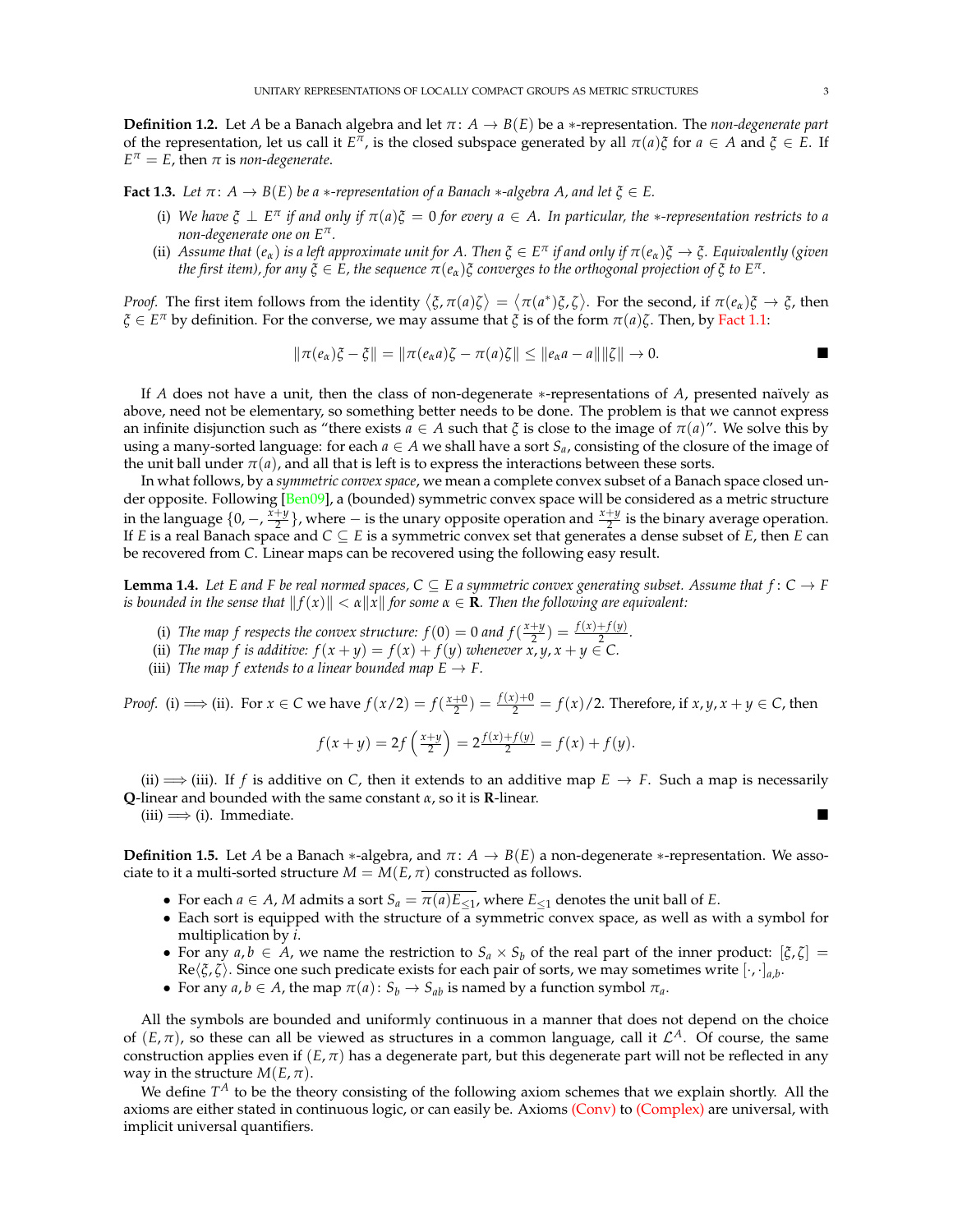- (Conv) Each *S<sub>a</sub>* is a symmetric convex space of radius  $\leq ||a||$ ,
- $[\xi, \zeta] = [\zeta, \xi],$
- (Lin1)  $\left[\xi, \frac{\zeta + \zeta'}{2}\right] = \frac{[\zeta, \zeta] + [\zeta, \zeta']}{2}$ ,
- (Lin2)  $[\xi, 0] = 0$ ,
- (Norm)  $[\xi, \xi] = ||\xi||^2$ ,

$$
\sum_{i,j=1}^n [\xi_i, \xi_j] \geq 0,
$$

From here on, let  $\Vert \sum \xi_i \Vert$  be short for  $\sqrt{\sum [\xi_i, \xi_j]}.$ 

(Pi1)  $\|\sum \pi_a \xi_i\| \leq \|a\| \|\sum \xi_i\|$ , (Pi2)  $a \mapsto \pi_a$  is a  $*$ -morphism, (Complex)  $i: S_a \to S_a$  respects all other symbols,  $i^2 \xi = -\xi$ , sup  $\xi_i \in S_{b_i}$ inf  $\zeta \in S_a$ (BallImg)  $\sup_{z \in S} \inf_{\zeta \in S} \|\sum \pi_a \xi_i - \zeta\| \leq ||\sum \xi_i|| - 1||a||$ sup  $\zeta \in S_{ab}$ inf (DenseImg)  $\sup_{\xi \in S_{ab}} \inf_{\zeta \in S_b} ||\pi_a \zeta - \xi|| = 0,$ sup  $\zeta \in S_a$ inf *z*<sub> $\xi \in S_a$ </sub>  $\lim_{\xi \in S_a}$   $\inf_{\xi \in S_b}$   $\|\zeta - \xi\| \leq \|a - b\|$ .

Clearly, every structure of the form  $M(E, \pi)$  is a model of  $T^A$ . Now let *M* be any model of  $T^A$ , or, at a first time, merely of (Conv) to (Complex).

- (i) Axiom (Conv) requires that each sort  $S_a$  be a symmetric convex space of radius at most  $||a||$ . This is indeed expressible in continuous logic and the generated real normed space can be recovered, call it  $E_a$  (see for example [Ben09]).
- (ii) For each pair  $a, b \in A$ , axioms (Sym) to (Lin2) require  $[\cdot, \cdot]$  on  $S_a \times S_b$  to be symmetric and **R**-bilinear that it to say that it extends (uniquely) to an **R**-bilinear form on  $E_a \times E_b$ , as per Lemma 1.4. By axiom (Norm), it defines the norm on *Ea*.
- (iii) Let  $F^1 = \bigoplus_{a \in A} E_a$ . If  $\xi, \zeta \in F^1$ , say  $\xi = \sum \xi_i$  and  $\zeta = \sum \zeta_i$  where  $\xi_i, \zeta_i \in E_{a_i}$ , let  $[\xi, \zeta] = \sum_{i,j} [\xi_i, \zeta_j]$ . This defines a symmetric **R**-bilinear form on *F*1, and axiom (Pos) requires it to be positive semi-definite. It follows that  $\|\sum \xi_i\| = \sqrt{\sum [\xi_i, \xi_j]}$  is a semi-norm. Let  $F^0 \subseteq F^1$  be its kernel. Then  $F = \overline{F^1/F^0}$  with the induced norm is a real Hilbert space.
- (iv) Axiom (Pi1) implies, first of all, that  $\pi_a: S_b \to S_{ab} \subseteq E_{ab} \subseteq F$  is bounded:

$$
||\pi_a\xi|| \leq ||a|| ||\xi||.
$$

The axiom also implies that  $\pi_a: S_b \to F$  is additive, in the sense of Lemma 1.4, and therefore it extends uniquely to an **R**-linear map  $E_b \to F$ . These combine to a single **R**-linear map  $\pi_a: F^1 \to F$ , and axiom (Pi1) implies that this combined map also satisfies (1). Therefore it induces an operator  $\sigma(a) \in B(F)$ of norm at most  $||a||$ .

- (v) Now that we have a map  $\sigma: A \to B(F)$ , we require it to be a \*-morphism (with respect to the real inner product  $[\cdot, \cdot]$ ). This consists of a long list of identities, which we chose to omit (axiom (Pi2)).
- (vi) Axiom (Complex) means that multiplication by *i* is isometric and linear (Lemma 1.4 again), putting a complex structure on *F*. Since *i* commutes with each  $\pi_a$ , each  $\sigma(a)$  is **C**-linear. Following the convention that a sesquilinear form is linear in the first argument and semi-linear in the second, we may recover a complex inner product by  $\langle \xi, \zeta \rangle = [\xi, \zeta] + i[\xi, i\zeta]$ .

If  $(E, \pi)$  is a non-degenerate \*-representation and  $M = M(E, \pi)$ , then the isometric embeddings  $S_a$  $\overline{\pi(a)E_{\leq 1}} \hookrightarrow F^1 \to F$  glue (by non-degeneracy) to a canonical isometric linear bijection  $E \to F$ , which is the desired isomorphism of \*-representations  $(E, \pi) \cong (F, \sigma)$  (if  $(E, \pi)$  is degenerate, then we recover its nondegenerate part).

If *M* is an arbitrary model of (Conv) to (Complex), then we recover a \*-representation  $(F, \sigma)$ . However,  $M(F, \sigma)$  need not be isomorphic to *M*, since we still need to say that  $S_a \subseteq F$  is exactly  $\sigma(\pi)F_{\leq 1}$ . This will follow from the three last axioms, provided we make one additional hypothesis regarding *A*: that for every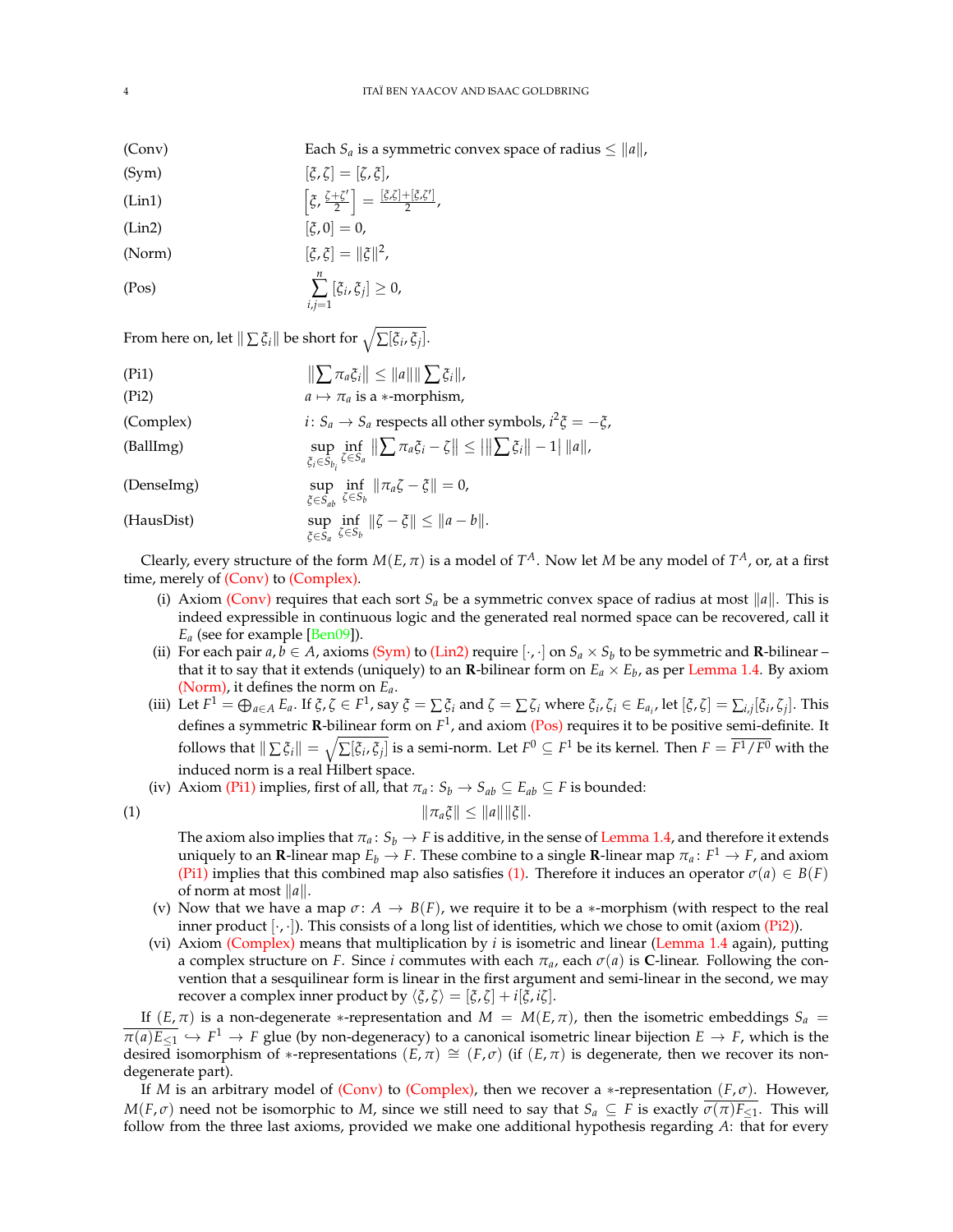$a \in A$  there exists  $b \in A$  of norm one, such that *ab* is arbitrarily close to *a*. This holds, in particular, if *A* admits a right approximate identity  $(e_\alpha)$  of norm one (in which case  $(e^*_\alpha)$  is a left approximate identity, and  $(e_{\alpha} + e_{\alpha}^* - e_{\alpha}e_{\alpha}^*)$  is a two-sided approximate identity, albeit not necessarily of norm one).

- (i) The inclusion  $S_a \supseteq \sigma(\pi)F_{\leq 1}$  is exactly axiom (BallImg).
- (ii) For the opposite inclusion, let  $a \in A$  and  $\epsilon > 0$ , and choose  $b \in A$  of norm one such that  $||a ab|| < \epsilon$ . By axioms (DenseImg) and (HausDist), for any  $\xi \in S_a$  there exists  $\zeta \in S_b$  such that  $\|\pi_a \zeta - \xi\| < \varepsilon$ , and  $\|\zeta\| \leq \|b\| = 1.$

Putting this all together, we have proven the following.

**Theorem 1.6.** *Let A be a Banach* \*-algebra. Assume that A admits an approximate one-sided identity of norm one, or *merely that every a*  $\in$  *A belong to*  $aA_{\leq 1}$ *.* 

*Then the class of non-degenerate*  $*$ -representations of A can be identified with the class of models of  $T^A$ , and therefore *may be considered to be an elementary class.*

In particular, if *A* satisfies the hypotheses of Theorem 1.6, then the class of non-degenerate \*-representations of *A* is closed under the ultraproduct/ultrapower construction applied to  $\mathcal{L}^A$ -structures. This coincides with the *non-degenerate ultraproduct/ultrapower*, as proposed in [CCS04, Section 4], obtained by taking the Banach space ultraproduct/ultrapower of *E* (see Section 3), which is naturally a \*-representation, and taking its nondegenerate part.

## 2. CONTINUOUS UNITARY REPRESENTATIONS OF LOCALLY COMPACT GROUPS

Let *G* be a topological group, and let *M*(*G*) denote the space of regular complex Borel measures on *G*. For every  $\mu \in M(G)$  there exists a unique finite positive measure  $|\mu|$  such that  $d\mu = \alpha d|\mu|$ , where  $\alpha: G \to \mathbb{C}$  is a Borel function into the unit circle. We set the *total variation* of  $\mu$  to be  $\|\mu\| = |\mu|(G)$ . For  $\mu, \nu \in M(G)$  we may define an *involution* and a *convolution* by

$$
\mu^*(g) = \overline{i_* \mu}, \qquad \mu * \nu = m_*(\mu \otimes \nu),
$$

where  $m: G^2 \to G$  is the group law and  $i: G \to G$  is inversion. It is easy to check that  $\mu^*$  and  $\mu * \nu$  belong to  $M(G)$ , and that equipped with these two operations and with the norm  $\|\mu\|$ ,  $M(G)$  is a Banach  $*$ -algebra.

For every  $g \in G$  we have a Dirac measure  $\delta_g \in M(G)$ , and  $\delta_e$  is the unit of  $M(G)$ . The map  $g \mapsto \delta_g$  is injective and respects the algebraic structure:  $\delta_g^* = \delta_{g^{-1}}$ ,  $\delta_g * \delta_h = \delta_{gh}$ . (However, the norm topology on  $M(G)$ induces the discrete topology on *G* under this identification.) In particular, *G* acts isometrically on *M*(*G*) on either side by convolution with the Dirac measure:

$$
f\mu h = \delta_f * \mu * \delta_h, \qquad ||f\mu h|| = ||\mu||.
$$

A *continuous (always unitary) representation* of *G* consists of a Hilbert space *E* equipped with a continuous unitary action *G*  $\sim$  *E*, or equivalently, with a continuous morphism  $\pi$ : *G*  $\rightarrow$  *U*(*E*), where *U*(*E*) is equipped with the strong (equivalently, weak) operator topology. This means in particular that we may write  $g\zeta$  and  $\pi(g)\xi$  interchangeably, when  $g \in G$  and  $\xi \in E$ . For a unitary action  $G \cap E$  to be (jointly) continuous it suffices that for each  $\xi \in E$  (separately), the map  $g \mapsto g\xi$  be continuous at the identity.

Any continuous representation of *G* in *E* can be extended naturally to a \*-representation of  $M(G)$ , by

$$
\pi(\mu) = \int_G \pi(g)d\mu(g).
$$

By this we mean that  $\pi(\mu)\xi \in E$  is the unique vector such that

(2) 
$$
\langle \pi(\mu)\xi,\zeta\rangle = \int_G \langle g\xi,\zeta\rangle d\mu(g).
$$

We have  $\|\pi(\mu)\| \leq \|\mu\|$  by Cauchy-Schwarz, giving rise to a map  $\pi \colon M(G) \to B(E)$ . It is easy to check that  $\pi(\mu^*) = \pi(\mu)^*$  and  $\pi(\mu * \nu) = \pi(\mu)\pi(\nu)$ , so  $\pi$  is indeed a  $*$ -representation. In addition,  $\pi(\delta_g) = \pi(g)$ , so this representation extends the original one via our identification  $G \subseteq M(G)$ .

**Lemma 2.1.** Let  $\xi \in E$ , and let  $\mu \in M(G)$  be a probability measure concentrated on the set  $\{g \in G : ||g\xi - \xi|| \leq r\}$ . *Then*  $\|\pi(\mu)\xi - \xi\| \leq r$ .

*Proof.* For all  $\zeta \in E$  we have  $|\langle \pi(\mu)\xi - \xi, \zeta \rangle| \leq r \|\zeta\|$  by a direct application of (2) and the hypotheses.

Let us add the hypothesis that *G* is locally compact, and choose a left Haar measure *H*. Then  $H(fAh)$  =  $\Delta(h)H(A)$ , where  $\Delta: G \to (\mathbb{R}^{>0}, \cdot)$  is the modular function on *G*, a group morphism that only depends on *G*. We shall write  $dg$  for  $dH(g)$ .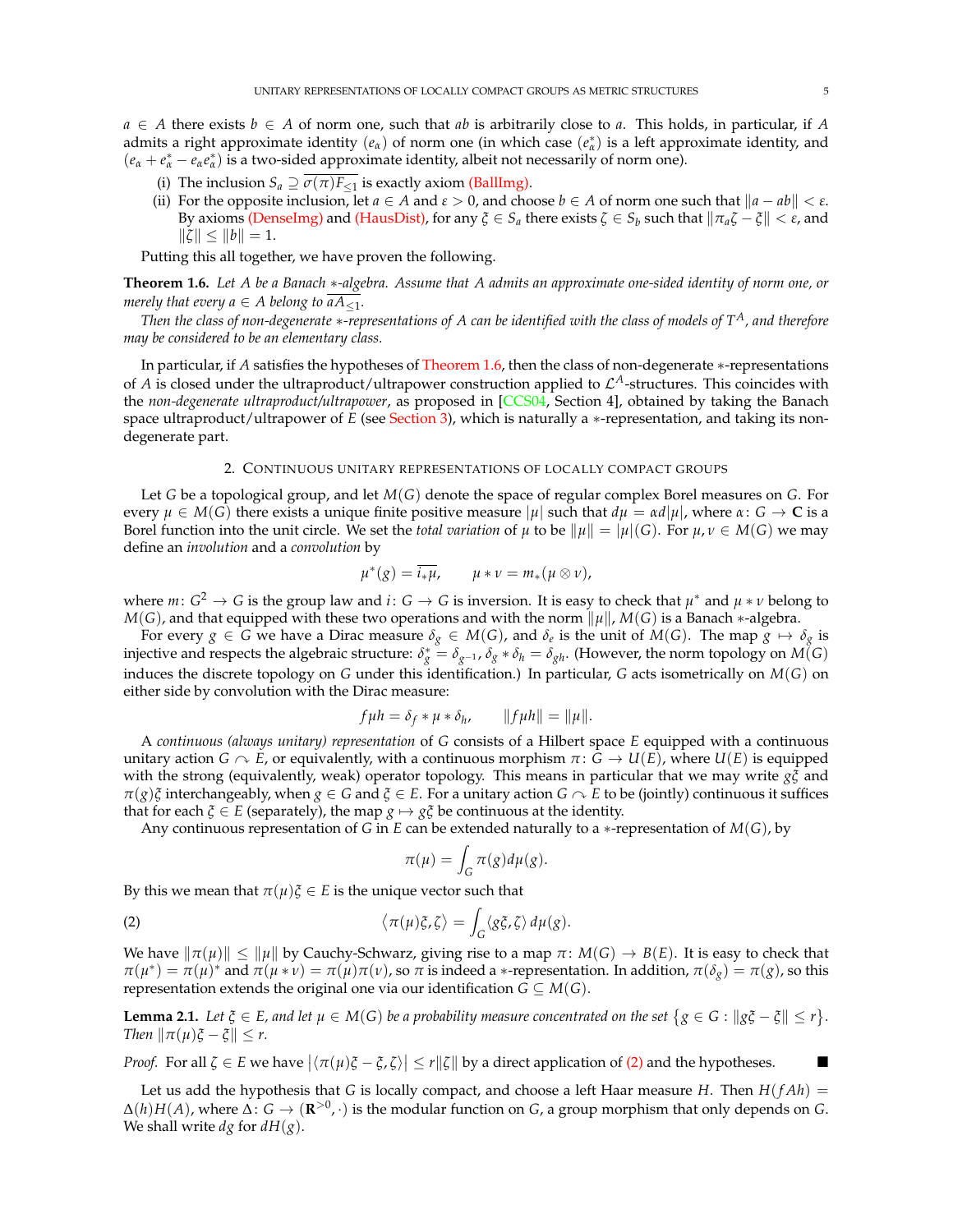We may identify  $\varphi \in L^1(G)$  (with respect to *H*) with  $\mu_{\varphi} \in M(G)$  defined by  $d\mu_{\varphi} = \varphi dH$ . The map  $\varphi \mapsto \mu_{\varphi}$ is a linear isometry, so  $L^1(G) \subseteq M(G)$  is a Banach subspace. If  $\varphi, \psi \in L^1(G)$ , then (under the identification of  $\varphi$  with  $\mu_{\varphi}$ )

$$
\varphi^*(g) = \Delta(g^{-1})\overline{\varphi}(g^{-1})
$$

and

$$
(\psi * \varphi)(g) = \int_G \psi(h)\varphi(h^{-1}g) dh = \int_G \Delta(h^{-1})\psi(gh^{-1})\varphi(h) dh.
$$

More generally, for any  $\varphi \in L^1(G)$  and  $\mu \in M(G)$ :

$$
(\mu * \varphi)(g) = \int_G \varphi(h^{-1}g) d\mu(h), \qquad (\varphi * \mu)(g) = \int_G \Delta(h^{-1}) \varphi(gh^{-1}) d\mu(h),
$$

so

$$
(\delta_f * \varphi * \delta_h)(g) = \Delta(h^{-1})\varphi(f^{-1}gh^{-1}).
$$

In particular,  $L^1(G) \subseteq M(G)$  is a \*-subalgebra, so to every continuous representation  $(E, \pi)$  of *G* corresponds a canonical \*-representation of  $L^1(G)$ , through the restriction of the \*-representation of  $M(G)$ :

$$
\pi(\varphi) = \int_G \varphi(g)\pi(g) \, dg.
$$

The usefulness of this representation is due to the following classical fact:

**Fact 2.2.** Let  $\varphi \in L^1(G)$ . Then  $\delta_f * \varphi * \delta_h \to \varphi$  in  $L^1(G)$  as  $f, h \to e$ .

*Proof.* When  $\varphi$  is bounded, this follows from dominated convergence, and the general case follows by a density  $\blacksquare$ argument.  $\blacksquare$ 

Let  $(U_\alpha)$  be a basis of compact neighbourhoods of 1, and let  $\alpha \leq \beta$  when  $U_\alpha \supseteq U_\beta$ . Let  $e_\alpha \in C_c(G) \subseteq L^1(G)$ be continuous, positive, of norm one, supported in  $U_\alpha$ . Then as a net,  $(e_\alpha)$  is an approximate identity of  $L^1(G)$ , that is to say that  $e_{\alpha} * \varphi \to \varphi$  and  $\varphi * e_{\alpha} \to \varphi$  (in norm) for every  $\varphi \in L^1(G)$ . If  $(E, \pi)$  is a continuous representation of *G*, then  $\pi(e_{\alpha})\xi \to \xi$  for every  $\xi \in E$  (e.g., by Lemma 2.1). In particular,  $E^{\pi} = E$  and  $\pi: L^1(G) \to B(E)$  is non-degenerate.

Conversely, let  $\pi: L^1(G) \to B(E)$  be any non-degenerate \*-representation. For any  $g \in G$ , the map  $\varphi \mapsto$  $\delta_g * \varphi$  is isometric. If  $\xi \in E$ , then  $\pi(e_\alpha)\xi \to \xi$  by non-degeneracy, so  $\pi(\delta_g * e_\alpha)\xi$  must converge as well, call its limit  $\pi(g)\xi$  or  $g\xi$ . This defines a group morphism  $\pi: G \to U(E)$ . A combination of Fact 2.2 with the rate of convergence of  $\pi(e_\alpha)\xi$  to  $\xi$  yields that  $g \mapsto g\xi$  is continuous at *e* for any fixed  $\xi \in E$ , so  $\pi: G \to U(E)$  is a continuous representation.

**Fact 2.3.** *These operations are one the inverse of the other, yielding a bijective correspondence between continuous representations of G on E and non-degenerate* \*-representations of  $L^1(G)$  on E.

*Proof.* See Folland [Fol95, Theorem 3.11].

Since *L*1(*G*) admits an approximate identity of norm one, the results of the previous section apply. In other words, identifying a continuous representation of *G* with the corresponding representation of *L*1(*G*), and the latter with the corresponding model of  $T^{L^1(G)}$ , we may view the class of continuous representations of *G* as elementary.

If *G* is discrete, a unitary representation of *G* can also be considered as a single-sorted structure, consisting of the unit ball of a Hilbert space with each unitary operator  $\pi(g)$  (restricted to the unit ball) named in the language (see for example by Berenstein [Ber07]). In this case, the Haar measure is (a multiple of) the counting measure, and  $\Delta \equiv 1$ . Identifying  $g \in G$  with  $\delta_g$  we have  $G \subseteq L^1(G)$ . Viewing a representation of *G* as an  $\mathcal{L}^{L^1(G)}$ -structure, the sort associated to  $\delta_g$  is the entire unit ball, for any  $g \in G$ , and  $\pi(\delta_h)$  acts on it as  $\pi(h)$ for all  $h \in G$ . In other words, we may recover the single-sorted structure alluded to above as a reduct of the  $\mathcal{L}^{L^1(G)}$ -structure. Conversely, we can interpret the multi-sorted  $\mathcal{L}^{L^1(G)}$ -structure in the single-sorted one. The full details would involve more definitions than interesting results, so we shall omit them.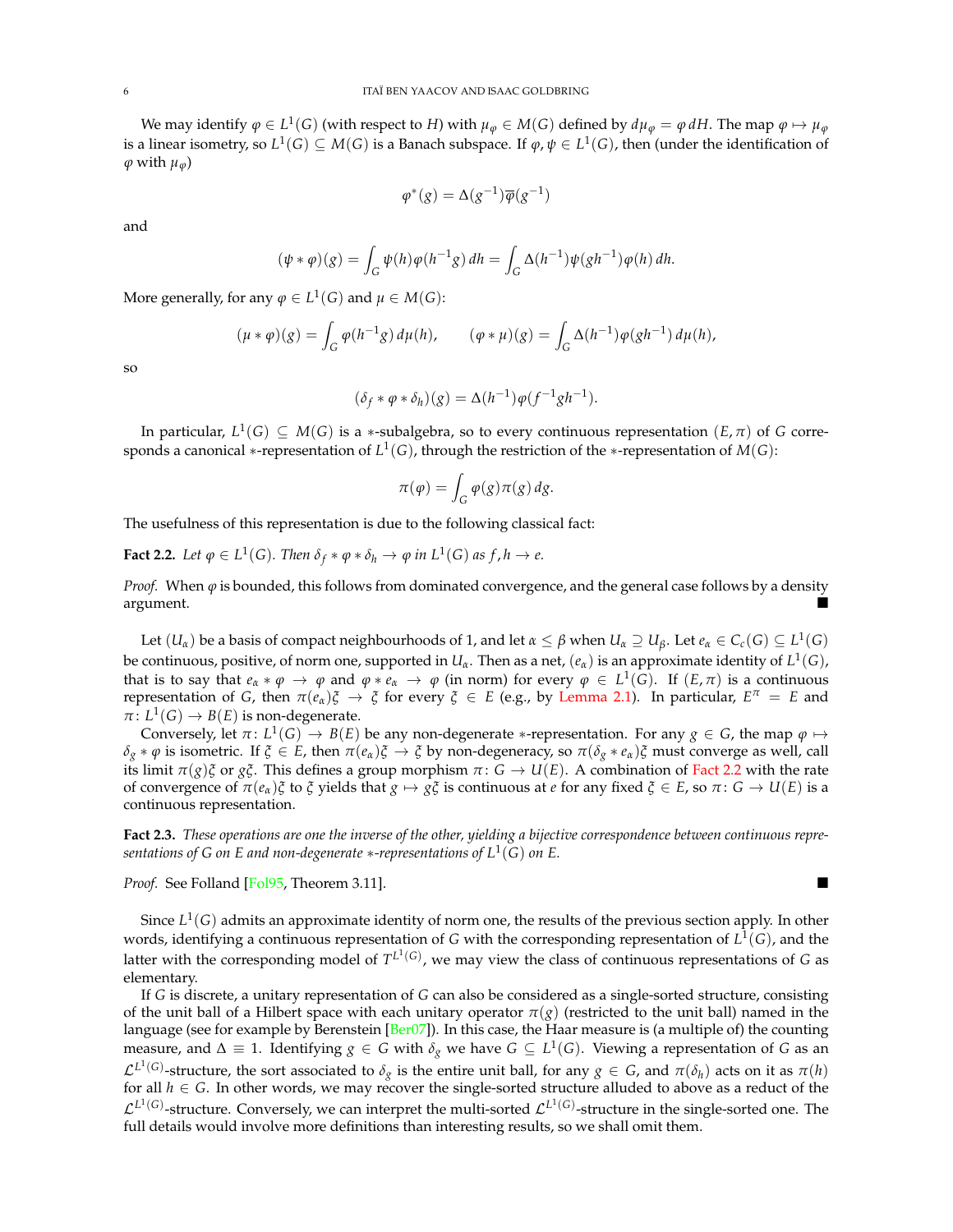#### 3. ULTRAPRODUCT CONSTRUCTIONS

Let us discuss possible ultraproduct constructions for unitary actions. Throughout this discussion, *I* is a set and *U* is an ultrafilter on *I*. Let  $\prod^B u E_i$  denote the Banach space ultraproduct of a family of Banach spaces, possibly with additional structure.

In particular, if  $E = \prod^B_{\mathcal{U}} E_i$  and  $C = \prod^B_{\mathcal{U}} B(E_i)$ , then *C* is again a  $C^*$ -algebra, and there is a natural isometric embedding of C<sup>\*</sup>-algebras:

$$
\prod_{\mathcal{U}}^B B(E_i) \subseteq B(E),
$$

where  $[T_i] \in \prod^B \mathcal{U} B(E_i)$  acts on  $E$  by  $[T_i][\xi_i] = [T_i \xi_i].$ 

If each  $(E_i, \pi)$  is a unitary representation (not necessarily continuous) of *G*, then  $(\prod^B u E_i, \pi u)$  is again such a representation, where  $\pi_{\mathcal{U}}(g) = [\pi_i(g)] \in \prod^B_{\mathcal{U}} B(E_i) \subseteq B(E)$ . We call this the *naïve* ultraproduct. Even if each *E<sub>i</sub>* is a continuous representation, the naïve ultraproduct need not be so. In the literature one finds two main ideas for remedying this deficiency.

First, any unitary representation admits a continuous part:

**Definition 3.1.** Let *E* be a Hilbert space, and  $G \rightarrow U(E)$  a unitary representation, not necessarily continuous. We define  $E^c$  to consist of all  $\zeta \in E$  for which the map  $g \mapsto g\zeta$  is continuous. We call it the *continuous part* of the unitary representation *E*.

In particular, if (*Ei*) are unitary representations (say, continuous, but this is not required for this definition), we define the *continuous ultraproduct* as

$$
\prod_{\mathcal{U}}^{\mathcal{C}} E_i = \left(\prod_{\mathcal{U}}^{\mathcal{B}} E_i\right)^{\mathcal{C}}.
$$

The following is easy:

**Fact 3.2.** *With the hypotheses of Definition 3.1, E*<sup>c</sup> *is a Hilbert subspace of E. It is moreover G-invariant, and the restricted representation*  $G \to U(E^c)$  *is continuous.* 

*In particular, the continuous ultraproduct of (continuous) unitary representations of G is a continuous unitary representation.*

For a slightly different, *a priori* stronger, approach, recall that a *semi-norm* on *G* is a function  $\rho$ :  $G \to \mathbb{R}^+$ satisfying  $\rho(1) = 0$  and  $\rho(g^{-1}f) \le \rho(g) + \rho(f)$ . It is a *norm* if  $\rho(g) = 0$  implies  $g = 1$ . Let us write  $\{\rho < \varepsilon\}$  for  $g \in G : \rho(g) < \varepsilon$ . A semi-norm is continuous if and only if  $\{\rho < \varepsilon\}$  is a neighbourhood of 1 for all  $\varepsilon > 0$ . In particular, if  $\rho' \le \rho$  are semi-norms and  $\rho$  is continuous, then so is  $\rho'$ .

Whenever a group *G* acts on a metric space *X* by isometry, every  $x \in X$  gives rise to a semi-norm  $\rho_x(g) =$  $d(x, gx)$ . We encounter semi-norms of this form regularly. For example, we can restate Fact 2.2 as:

**Fact 3.3.** Let  $\varphi \in L^1(G)$ . Then  $\rho_{\varphi}(g) = ||g\varphi - \varphi||_1$  is a continuous semi-norm.

Similarly, if *E* is a unitary representation and  $\xi \in E$ , then  $\xi \in E^c$  if and only if  $\rho_{\xi}(g) = ||g\xi - \xi||$  is continuous.

**Definition 3.4.** Let  $(E_i : i \in I)$  be continuous unitary representations of *E*. We define their *equicontinuous ultraproduct*, denoted  $\prod_{i=1}^{e} E_i$ , to consist of all  $\zeta = [\zeta_i] \in \prod_{i=1}^{e} E_i$  such that for some continuous semi-norm  $\rho$ , we have  $\rho_{\xi_i} \leq \rho$  for all (or equivalently,  $U$ -many) *i*, as well as the limits of such:

$$
\prod_{\mathcal{U}}^{ec} E_i = \overline{\left\{ [\xi_i] \in \prod_{\mathcal{U}}^{B} E_i : \rho_{\xi_i} \le \rho \text{ for some common continuous semi-norm } \rho \right\}}.
$$

It is clear that  $\prod^{ec} u E_i$  is a *G*-invariant Hilbert space, and if  $\rho_{\xi_i} \le \rho$  for some continuous  $\rho$  and all *i*, then  $\rho_{\zeta} \leq \rho$  as well. Therefore:

$$
\prod_{\mathcal{U}}^{\text{ec}} E_i \subseteq \prod_{\mathcal{U}}^{\text{c}} E_i \subseteq \prod_{\mathcal{U}}^{\text{B}} E_i.
$$

**Proposition 3.5.** Assume that G is locally compact. Let  $(E_i, \pi_i)$  be continuous representations for  $i \in I$ , and let  $E = \prod_{i=1}^{B} E_i$ . Each  $\pi_i$  extends to a  $*$ -morphism  $\pi_i \colon M(G) \to B(E_i)$ , giving rise to  $\pi \colon M(G) \to \prod_{i=1}^{B} U B(E_i) \subseteq B(E)$ . *In addition, since*  $\prod_{i=1}^{c} U_i E_i = E^c$  *is a continuous representation, it gives rise to a*  $*$ *-morphism*  $\sigma \colon M(G) \to B(E^c)$ *. Then the following are equivalent for*  $\xi \in E$ *:* 

(i)  $\xi \in E^c$  *and*  $\pi(\varphi)\xi = \sigma(\varphi)\xi$  *for all*  $\varphi \in L^1(G)$ *.*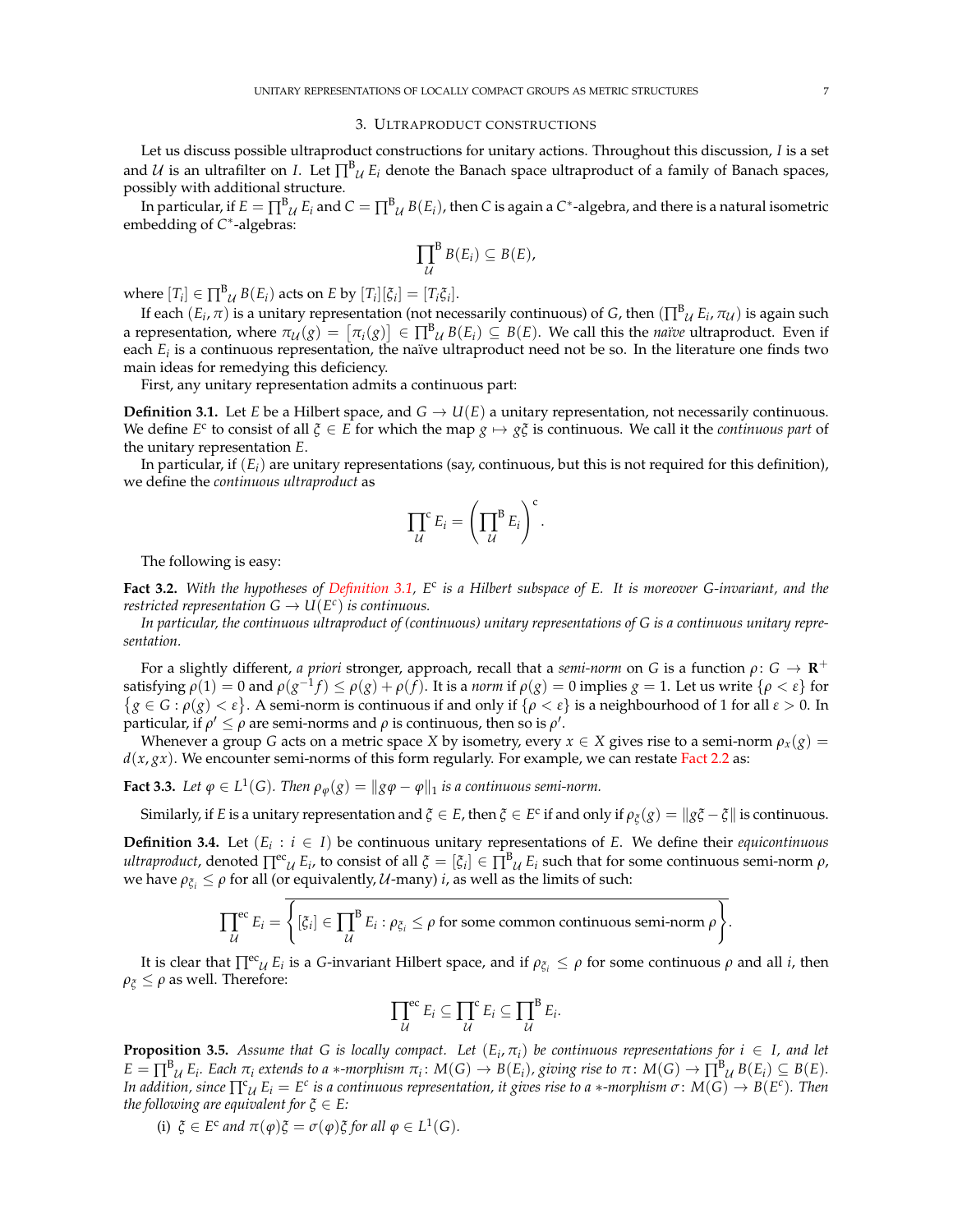(ii)  $\zeta$  *belongs to the non-degenerate part of the \*-representation*  $\pi: L^1(G) \to B(E)$  (*i.e., to the non-degenerate ultraproduct in the sense of* [CCS04]*).*

(iii) 
$$
\xi \in \Pi^{\text{ec}} \mathcal{U} E_i.
$$

*Proof.* (i)  $\implies$  (ii). Let  $(e_\alpha)$  be any approximate identity of norm one in  $L^1(G)$ . Since  $\sigma: G \to U(E^c)$  is continuous, the \*-representation  $\sigma: L^1(G) \to B(E^c)$  is non-degenerate. Therefore  $\pi(e_\alpha) \xi = \sigma(e_\alpha) \xi \to \xi$ , so  $\xi$  is in the non-degenerate part of  $\pi: L^1(G) \to B(E)$ .

(ii)  $\implies$  (iii). Assume that  $\zeta = \pi(\varphi)\zeta$  for  $\varphi \in L^1(G)$  and  $\zeta = [\zeta_i]$  in *E*. We may assume that  $\|\zeta_i\| \le \|\zeta\|$  for all *i*, and that  $\xi = [\xi_i]$ , where  $\xi_i = \pi_i(\varphi)\zeta_i$ . Then  $\rho_{\xi_i} < ||\zeta_i|| \rho_{\varphi} \le ||\zeta|| \rho_{\varphi}$ , and  $\xi \in \prod^{ec} u E_i$ . Since  $\prod^{ec} u E_i$  is complete, this is enough.

(iii)  $\implies$  (i). Finally, let  $\xi \in \prod^{ec} u E_i \subseteq \prod^c u E_i$ , and let  $\varphi \in L^1(G)$ . We need to show that  $\pi(\varphi)\xi = \sigma(\varphi)\xi$ . The latter is a closed condition in both  $\zeta$  and  $\varphi$ . We may therefore assume that  $\zeta = [\zeta_i]$ ,  $\rho$  is a continuous semi-norm,  $\rho_{\xi_i} \le \rho$  for all *i* (and therefore  $\rho_{\xi} \le \rho$ ), and that  $\varphi$  has compact support. Let  $\epsilon > 0$ . By a partition of unity argument, we can express  $\varphi$  as a finite sum  $\sum_{m \le n} \varphi_m$ , where the  $\varphi_m$  are supported on disjoint sets, each contained in a single translate  $g_m$  { $\rho < \varepsilon$ }. Then, by Lemma 2.1, we have

$$
\left\|\sigma(\varphi)\xi-\sum_{m
$$

By the same argument, for all *i* we have

$$
\left\|\pi_i(\varphi)\xi_i-\sum_{m
$$

and therefore, in the ultraproduct,

$$
\left\|\pi(\varphi)\xi-\sum_{m
$$

It follows that  $\|\sigma(\varphi)\xi - \pi(\varphi)\xi\| \leq 2\varepsilon \|\varphi\|$ , and since  $\varepsilon$  was arbitrary,  $\sigma(\varphi)\xi = \pi(\varphi)\xi$ .

This means in particular that the non-degenerate ultraproduct of \*-representations of  $L^1(G)$  and the equicontinuous ultraproduct of representations of *G* are, in essence, the same construction.

*Question* 3.6. Find an example where  $\prod^{ec} u E_i \subsetneq \prod^c u E_i$  (or show that this can never happen).

# 4. PROPERTY (T)

Suppose that *G* is a topological group,  $Q \subseteq G$ , and  $\epsilon > 0$ . Let *E* be a unitary representation of *G*.

A vector  $\xi \in E$  is  $(Q, \varepsilon)$ *-invariant* if  $\sup_{g \in Q} \|g\zeta - \xi\| < \varepsilon \|\xi\|$ . Note, in particular, that a  $(Q, \varepsilon)$ *-invariant* vector must be nonzero. We say that  $\zeta \in E$  is *G-invariant* if  $g\zeta = \zeta$  for all  $g \in G$ . We say that  $(Q, \varepsilon)$  is a *Kazhdan pair* for *G* if, whenever *E* is a unitary representation of *G* with a  $(Q, \varepsilon)$ -invariant vector, then *E* has a nonzero *G*-invariant vector. If there is  $\epsilon > 0$  such that  $(Q, \epsilon)$  is a Kazhdan pair for *G*, then we say that *Q* is a *Kazhdan set* for *G*. Finally, *G* is said to have *property (T)* if it has a compact Kazhdan set.

**Fact 4.1.** *A locally compact group G with property (T) is compactly generated. Moreover, if*  $Q \subseteq G$  *has non-empty interior, then it is generating if and only if it is a Kazhdan set.*

*Proof.* See [BdlHV08, Theorem 1.3.1 and Proposition 1.3.2].

For each  $\varphi \in L^1(G)$ , we let

$$
Fix_{\varphi} = \{ \xi \in S_{\varphi} : g\xi = \xi \text{ for all } g \in G \}.
$$

For  $\varphi \in L^1(G)$  and  $m \in \mathbb{N}$ , define an open neighbourhood of the identity by

$$
U_{\varphi,m} = \{ g \in G : ||\varphi - g\varphi||_1 < 2^{-m} \}.
$$

For *K*  $\subseteq$  *G* compact, choose  $K_{\varphi,m} \subseteq K$  finite so that  $K \subseteq K_{\varphi,m}U_{\varphi,m}$ .

Consider continuous unitary representations of *G*, as models of  $T^{L^1(G)}$ , in the language  $\mathcal{L}^{L^1(G)}$ , as described in Section 1. Let

$$
\alpha_{K,\varphi,m}(x) = \max_{g \in K_{\varphi,m}} d(x,gx), \qquad \Phi_{K,\varphi}(x) = \sup_m 2^{-m} \alpha_{K,\varphi,m}(x).
$$

Both are definable predicates in a single variable *x* of sort  $S_{\varphi}$ .